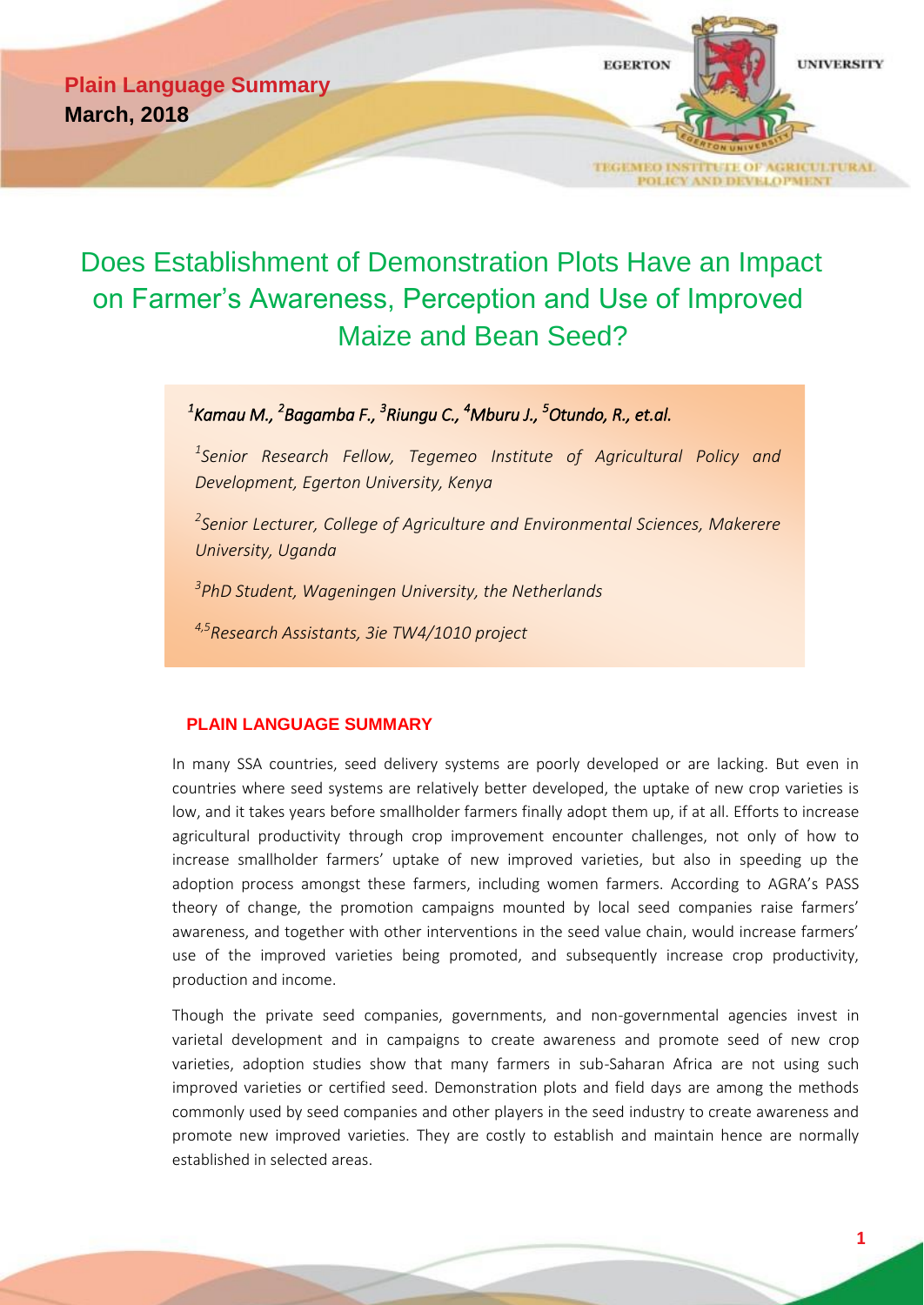The promotion campaign comprised radio spot adverts and radio talk shows which were aired through regional radio stations. In addition, demonstration plots were established and field days held in selected sub-counties that had been randomly assigned to a treatment group. At maturity of the crop, the seed company hosted farmers, extension agents and agro-dealers at the demo sites (field days). The seed industry players believe that adoption of a new variety is more likely after: observing and verifying its attributes and performance in a demonstration plot; comparing performance of the promoted variety with other varieties grown in neighbouring fields and on their own farms; and, receiving clarifying information during field days. The promotion continued in the same areas for four cropping seasons from 2014/15 to 2015/16. The success rate in establishment of demonstration plots was about 70 percent due to challenges such as failure due to delayed or insufficient rains, crop damage by domestic animals in some instances, and failure to establish demos in some of the sites due to late delivery of the seed to the demo hosts, as well as the limited capacity to monitor the demos. These affected the performance of the crop in the demo, and subsequently, the magnitude of the effect.

Because demo plots are costly to establish and maintain, they are only established in selected areas. Consequently not all farmers have easy access to them. Farmers who have access to demos are believed to have an advantage over those who do not and are more likely to adopt a new improved variety being promoted including the recommended cultural practices. The impact evaluation study sought to establish the effectiveness of demonstration plots in influencing the adoption behavior of smallholder farmers, including women farmers. Changes in outcomes in the treatment areas were compared to changes in outcomes in control (control) areas. Data used were from two waves of household survey, where both household and individual level data were collected. The baseline was conducted at the onset of the promotion campaign and the

endline two years after the promotion campaign had commenced.

The effects of the demos and field days have been estimated using the inverse probability weighted (IPW) approach. This estimator uses inverse propensity sores for each observation as weights when estimating the average treatment effects. The IPW estimator has robust properties and yields consistent estimators when the either treatment or outcome model is correctly specified, thus providing two chances to make a valid inferences. Post weighting balance tests showed a reduction in the sample bias in the overall sample as well as in the different strata.

In areas where demos were established and field days held, farmers had: a better attitude towards improved varieties of both maize and beans; a better perception and greater knowledge about the maize variety being promoted, but not on the bean variety. There was a greater proportion of farmers who purchased and planted the maize variety promoted, and a greater acreage planted with the variety, probably due to a better attitude and perception of the varieties. The maize yields obtained were higher and so was the volume produced, but not for beans. The magnitude of the effects was however small, and was mainly for improved maize varieties.

In addition, exposure to demonstration plots and field days caused other positive changes in farmers' behavior. There was an increase in farmers' use of unrecycled improved maize seed, and a reduction in the use of recycled (retained) improved seed for both maize and beans. It also increased awareness and use of other improved varieties which had already been introduced to farmers earlier, implying that demos and field days tend to instill confidence among farmers in the improved varieties in general, and varieties that they are already exposed to but probably lacked adequate information.

These findings were reinforced by findings from a qualitative study undertaken at the endline in villages where demo plots had been established.